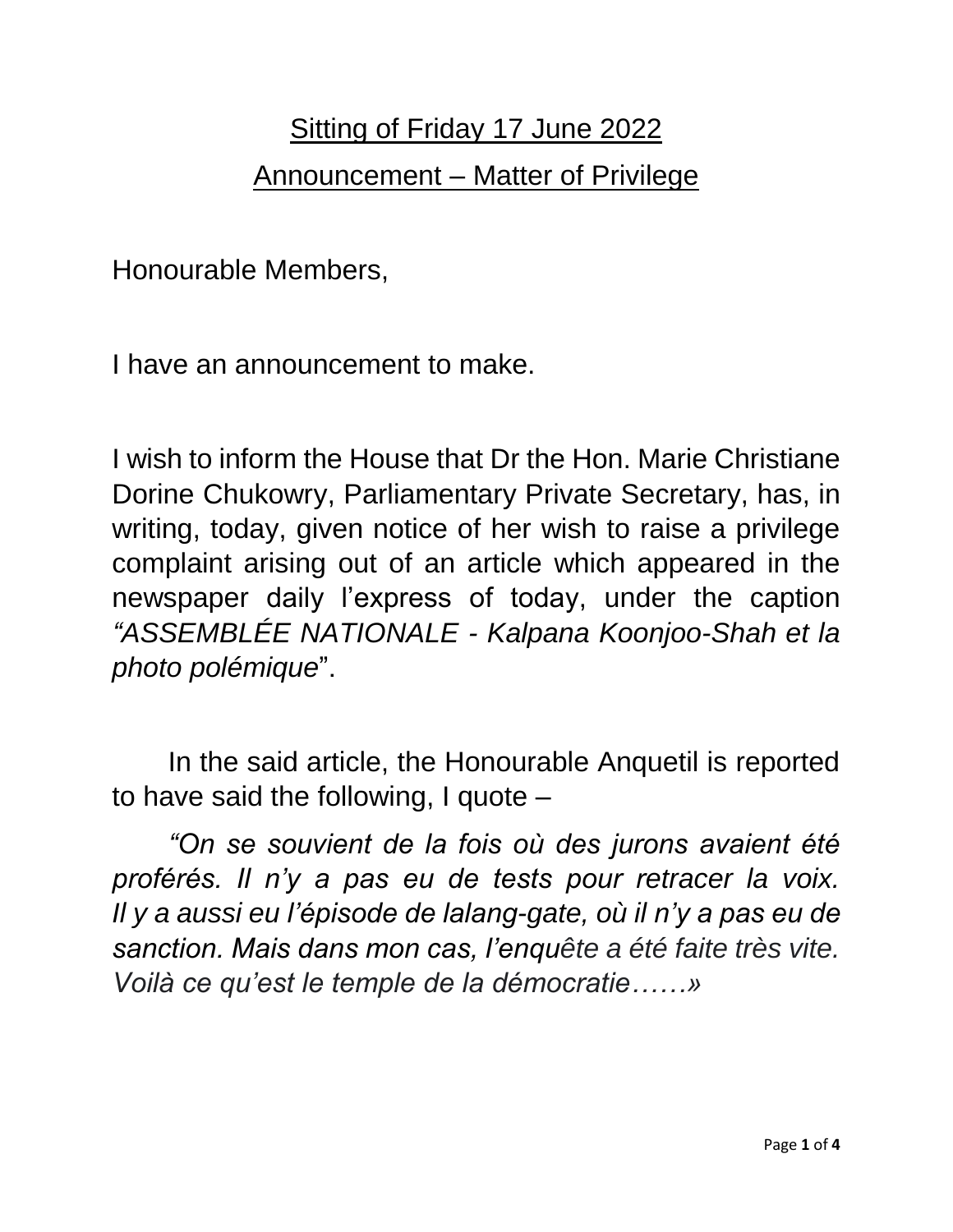The Hon. Member is of the view that the content of the said article may amount to a contempt of the Assembly under section 6(1)(s) of the National Assembly (Privileges, Immunities and Powers) Act for uttering and publishing a statement reflecting on the conduct and character of the Speaker, and containing accusation of partiality in the discharge of his duty as Speaker.

The matter has been referred to me by Mr Speaker. Hon. Members, I have perused the said article against the provision of section 6(1) (s) of the National Assembly (Privileges, Immunities and Powers) Act, which reads as follows –

- "6. Contempt of the Assembly
	- (1) Subject to subsection (2), each of the following acts, matters and things constitutes the offence of contempt of the Assembly'

Subsection (s) reads as follows –

'uttering or publishing any statement reflecting on the conduct or character of, or containing or amounting to an accusation of partiality in the discharge of his duty by the Speaker, Deputy Speaker or Chairperson of any committee.'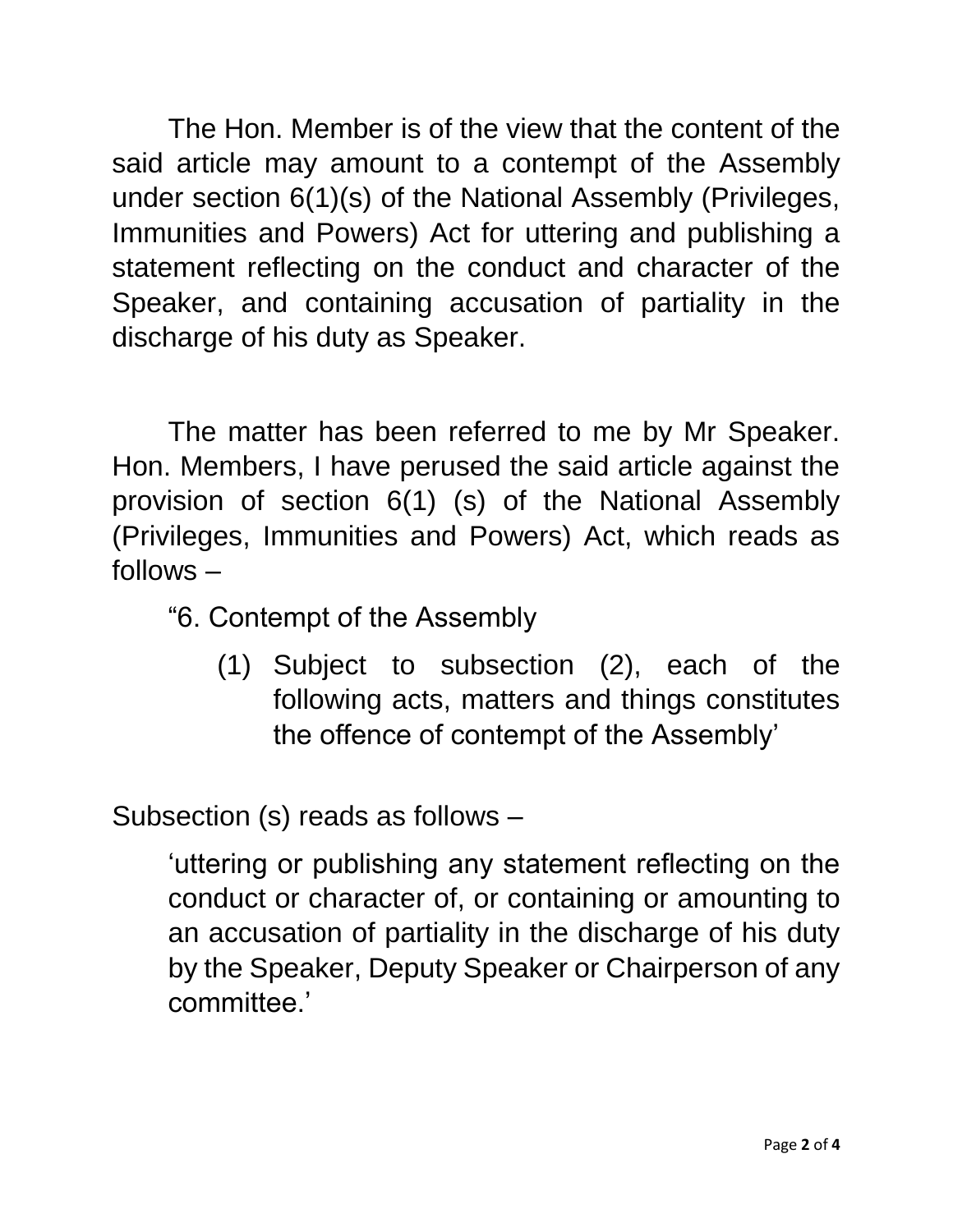Hon. Members, I take the view that the content of the said article may amount to a statement reflecting on the conduct and character of or containing or amounting to an accusation of partiality in the discharge of his duty by the Speaker.

I consider that an offence may have been committed under the aforesaid section of the law.

Dr the Hon. Chukowry moved the following motion –

"Mr Deputy Speaker, Sir, in the light of your Ruling, I move that the matter, whereby an article which appeared in the newspaper daily l'express of today, under the caption *"ASSEMBLÉE NATIONALE - Kalpana Koonjoo-Shah et la photo polémique*", be referred to the Director of Public Prosecutions for appropriate action pursuant to Standing Order 74(4) of the Standing Orders and Rules of the National Assembly."

The Hon. Diolle seconded.